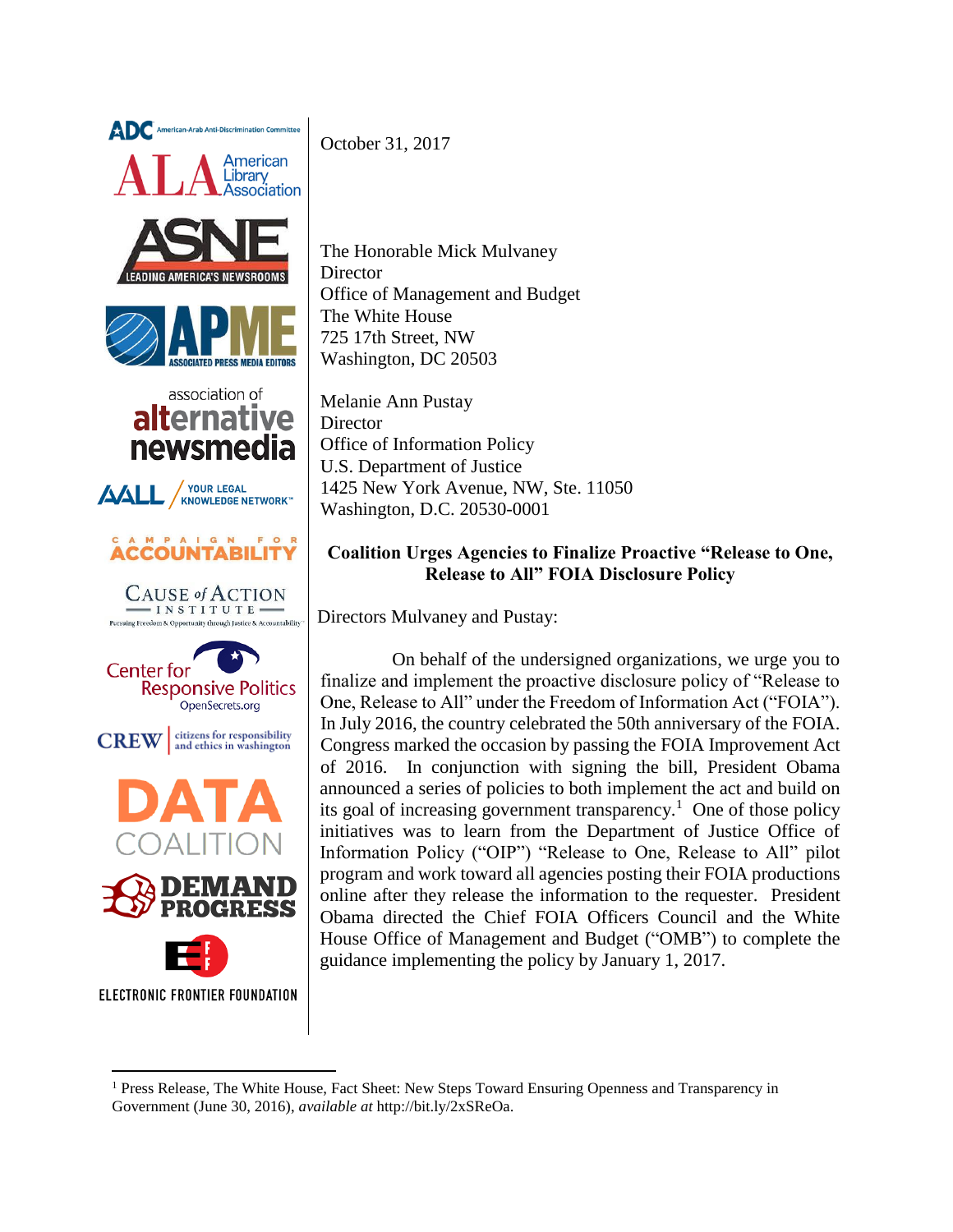Directors Mulvaney and Pustay October 31, 2017 Page 2

## epic.org ELECTRONIC PRIVACY



Despite soliciting and collecting public comments on the proposal in December 2016, now under the Trump Administration, OIP has failed to finalize the policy or respond to multiple requests about its plans either to finalize or abandon the policy. This silence after soliciting public feedback on a proactive disclosure policy is particularly troubling.

"Release to One, Release to All" is sound public policy that would increase government transparency and leverage the existing investment in FOIA disclosures. When an agency searches for, reviews, and processes information for release to a FOIA requester, it is, with the exception of first-party requests, preparing that information for release to the public. Federal agencies should simply take the final step and post that information on their websites. Placing this information in the public domain would allow the public to know what type of information is being requested, to search these prior productions for information relevant to their own purposes, and, perhaps, decrease the number for future requests or facilitate future requesters making more informed and targeted requests. What's more, placing these information resources into the public domain has the potential to create unknown benefits, such as analyses of patterns in FOIA requests and harnessing of the information for other uses.

We understand the issues that need to be addressed to finalize the policy, such as protecting sensitive personal information, compliance with Section 508 of the Rehabilitation Act, installing a short delay between releasing information to the requester and posting it online to address journalists' concerns, resource constraints, and identifying appropriate transition periods for agencies. OIP is already well positioned to resolve these issues after completing its pilot program and receiving public comment. None of these are insurmountable obstacles. We urge OIP and OMB to take the next step and finalize the policy.

Thank you for your attention to this matter. If you have any questions about this letter, please contact James Valvo at Cause of Action Institute at james.valvo@causeofaction.org or Alex Howard at the Sunlight Foundation at ahoward@sunlightfoundation.com.